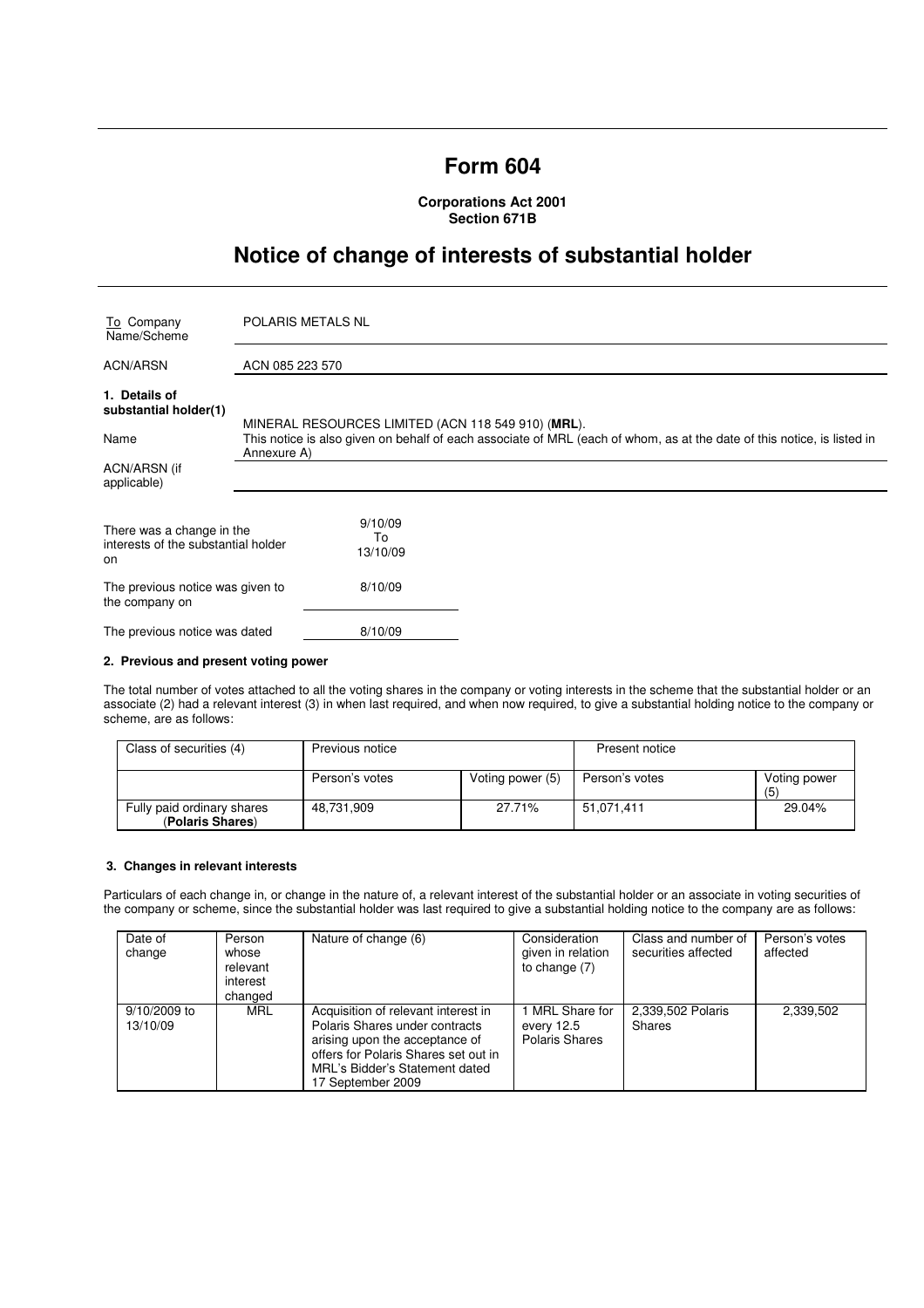## **4. Present relevant interests**

Particulars of each relevant interest of the substantial holder in voting securities after the change are as follows:

| Holder of<br>relevant<br>interest | Registered holder of<br>securities                                             | Person entitled to be<br>registered as holder (8)                 | Nature of relevant interest (6)                                                                                                                   | Class and<br>number of<br>securities | Person's<br>votes |
|-----------------------------------|--------------------------------------------------------------------------------|-------------------------------------------------------------------|---------------------------------------------------------------------------------------------------------------------------------------------------|--------------------------------------|-------------------|
| <b>MRL</b>                        | Various persons<br>who accepted offers<br>referred to in<br>paragraph 3 above. | MRL (subject to<br>contracts referred to in<br>paragraph 3 above) | Relevant interest under Section<br>608(8) of the Corporations Act as<br>a result of acceptance of the offers<br>referred to in paragraph 3 above. | 51.071.411<br>Polaris<br>Shares      | 51,071,411        |

#### **5. Changes in association**

**The persons who have become associates (2) of, ceased to be associates of, or have changed the nature of their association (9) with, the substantial holder in relation to voting interests in the company or scheme are as follows:** 

| $\cdots$<br>ימ<br>ACN/AH<br>and<br>licable:<br>Name<br>ווסו<br>$-1111$<br>. . | ciation<br>Nai.<br>nt |
|-------------------------------------------------------------------------------|-----------------------|
| Nil                                                                           |                       |

#### **6. Addresses**

The addresses of persons named in this form are:

|    | Name                            | Address                                            |
|----|---------------------------------|----------------------------------------------------|
|    | Mineral<br>Limited<br>Resources | . Bibra Lake WA 6163<br>25 Wellard Street.         |
|    | Polaris Metals NL               | WA 6005<br>, 1109 Hay Street, West Perth,<br>Level |
| ~- |                                 |                                                    |

# **Signature**

print name Bruce Goulds capacity Company Secretary of Mineral Resources Limited and duly authorised representative of the entities listed in Annexure A **sign here** Fer. date 13 / 10 / 2009

## **DIRECTIONS**

- (1) If there are a number of substantial holders with similar or related relevant interests (eg. a corporation and its related corporations, or the manager and trustee of an equity trust), the names could be included in an annexure to the form. If the relevant interests of a group of persons are essentially similar, they may be referred to throughout the form as a specifically named group if the membership of each group, with the names and addresses of members is clearly set out in paragraph 6 of the form.
- (2) See the definition of "associate" in section 9 of the Corporations Act 2001.
- (3) See the definition of "relevant interest" in sections 608 and 671B(7) of the Corporations Act 2001.
- (4) The voting shares of a company constitute one class unless divided into separate classes.
- (5) The person's votes divided by the total votes in the body corporate or scheme multiplied by 100.
- (6) Include details of:
	- (a) any relevant agreement or other circumstances because of which the change in relevant interest occurred. If subsection 671B(4) applies, a copy of any document setting out the terms of any relevant agreement, and a statement by the person giving full and accurate details of any contract, scheme or arrangement, must accompany this form, together with a written statement certifying this contract, scheme or arrangement; and
	- (b) any qualification of the power of a person to exercise, control the exercise of, or influence the exercise of, the voting powers or disposal of the securities to which the relevant interest relates (indicating clearly the particular securities to which the qualification applies).

See the definition of "relevant agreement" in section 9 of the Corporations Act 2001.

- (7) Details of the consideration must include any and all benefits, money and other, that any person from whom a relevant interest was acquired has, or may, become entitled to receive in relation to that acquisition. Details must be included even if the benefit is conditional on the happening or not of a contingency. Details must be included of any benefit paid on behalf of the substantial holder or its associate in relation to the acquisitions, even if they are not paid directly to the person from whom the relevant interest was acquired.
- (8) If the substantial holder is unable to determine the identify of the person (eg. if the relevant interest arises because of an option) write "unknown".
- (9) Give details, if appropriate, of the present association and any change in that association since the last substantial holding notice.